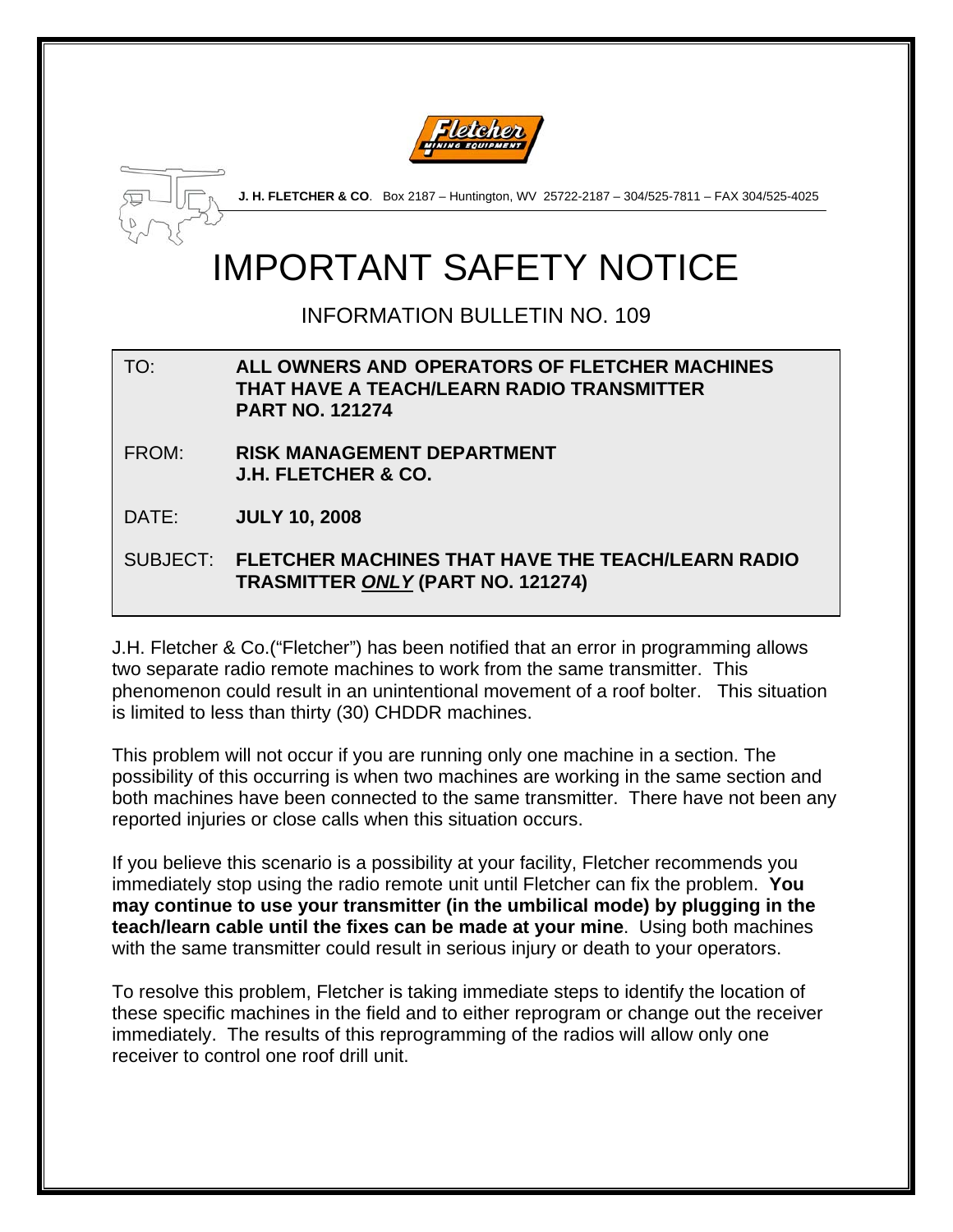Information Bulletin 109 July 10, 2008 Page Two

Fletcher will make every effort to change out the roof bolter remote as soon as possible. Until we contact you, we recommend that you;

- 1. Provide each of your operators with a copy of this bulletin and ensure that they understand and follow it.
- 2. Post this bulletin in a prominent location for all employees to see.
- 3. Train all personnel that absolutely no one should stand between the machine and rib during tramming (see warning tag no. 359088 on your machine).

This safety notice affects only machine that have a specifically designed remote control. (See attached list of machines). You will be contacted by Fletcher by next week to arrange for a time to exchange the remote unit. If you have any questions, please do not hesitate to call David P. Cooper, Vice President of Risk Management at (304) 525- 7811.